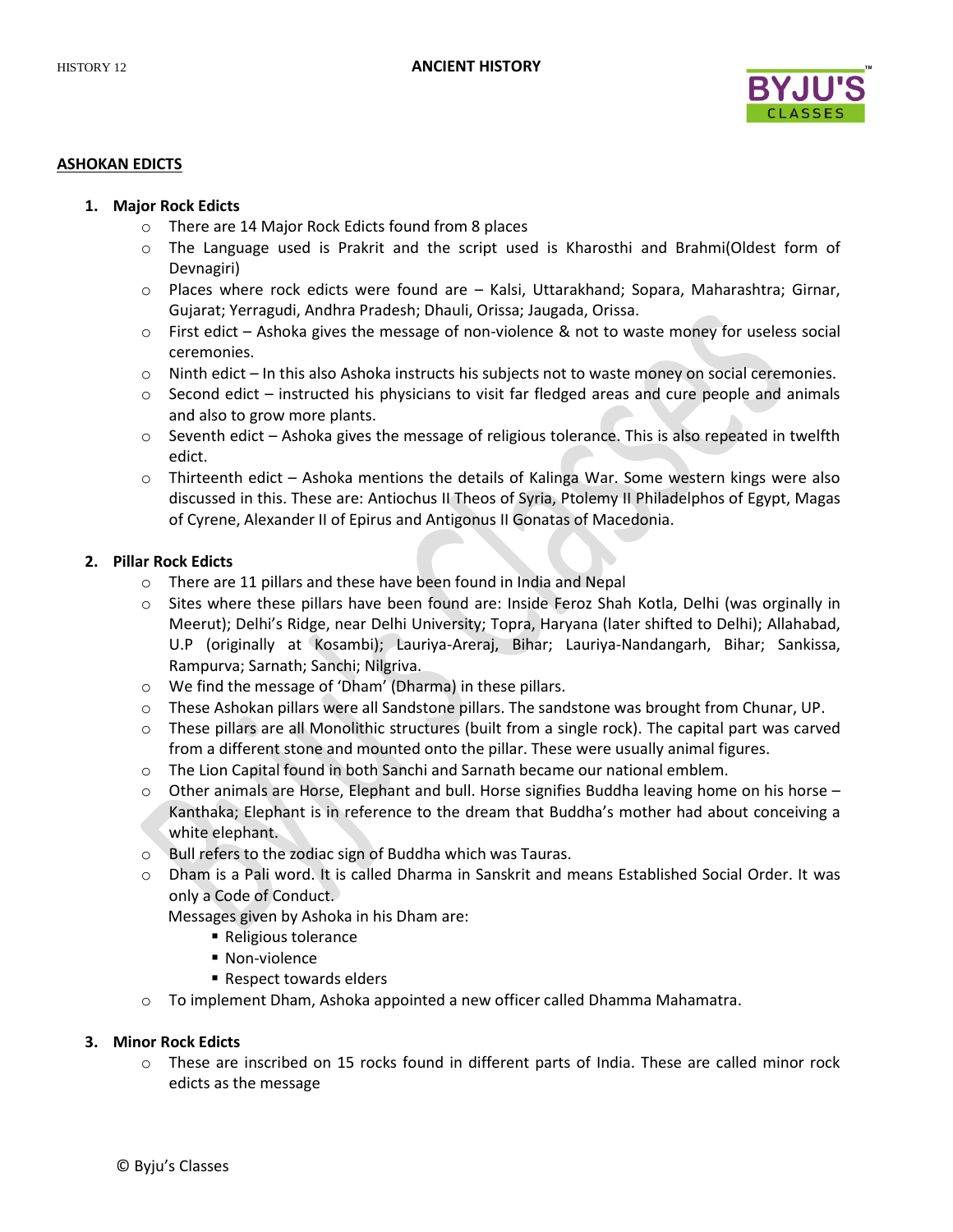#### HISTORY 12 **ANCIENT HISTORY**

- o Some places where Minor Rock Edicts were found are: Maski, Raichur district in Karnataka; Brahmagiri, Karnataka; Gujarra, Madhya Pradesh; Nettur, Andhra Pradesh
- $\circ$  Only at these four places Ashoka has used his name. In all other places he used his title "Devanam Piyadasi"

## **Mauryan Art**

It is categorized into:-

- Art which was patronized by the state
- Folk Art

 $\triangleright$  Sanchi Stupa

- o It was built by King Ashoka
- o It is near Bhopal in Madhya Pradesh
- o It was made of mud, bricks and stone
- $\circ$  Central chamber of all stupas are generally with relics of Buddha or any other Buddhist monks
- o The topmost part of a stupa in called 'Harmika'
- $\triangleright$  Pillar of Ashoka
	- $\circ$  It was an important piece of Mauryan Art and was a monolith structure
	- o It was about 50 feet tall and weighed about 50 tonnes

 $\triangleright$  Folk Art

- o The most important in folk art is pottery
- o It is called "Northern Black Polished Ware"

Terracotta structures are one of the great contributions

of Mauryans in the field of art.

Ringwell is another important thing which developed during the Mauryan period.

## **Decline of Mauryan Empire**

- $\triangleright$  Ashoka was followed by weak kings which led to the downfall of the empire
- $\triangleright$  Brihadrata was the last ruler of Mauryan dynasty
- $\triangleright$  He was killed by the commander In chief of his guard Pusyamitra Sunga who then established the Sunga dynasty.
- $\triangleright$  The arrival of foreign rulers like the Indo-Greeks and others were also factors in decline
- $\triangleright$  Spread of knowledge and technology making several rulers less dependent on the Mauryan Empire was another major factor.

# **POST MAURYAN PERIOD**

- $\triangleright$  2<sup>nd</sup> century BC to 3<sup>rd</sup> century AD 500 years
- $\triangleright$  This refers to the period after Mauryans and before Guptas
- $\triangleright$  Influx and influence of foreigners
	- o **Indo – Greeks** also known as Bactrians (Originally Greek by origin but settled in Bactria)
		- Demetrius was one of its first kings to attack India.
		- First to introduce gold coins and first to inscribe dates on coins
		- The concept of 7 days in a week was given by the Indo Greeks
		- They developed structural art famously known as Gandhara School of Art. The others during this time were Mathura School of Art and Amaravati School of Art
	- o **Shakas,** also known as Scythians, were Central Asian tribe.
		- They regularly attacked South Asia and Southeast Asia

Buildings and Monuments are examples of State sponsored art

Sculptures and pottery are examples of Folk art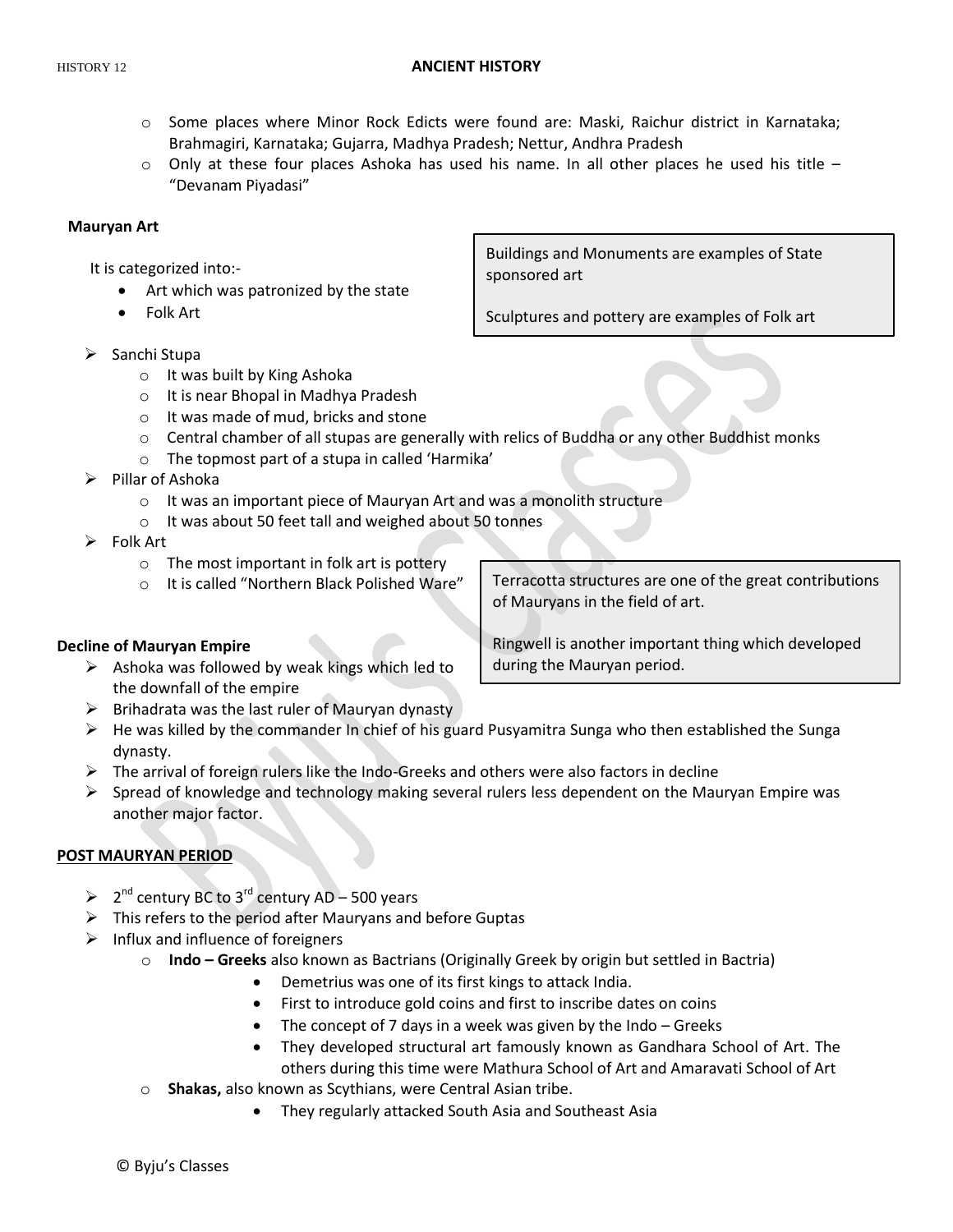#### HISTORY 12 **ANCIENT HISTORY**

- These type of tribes were known in ancient times as barbarics
- One of their headquarters was Ujjain (MP)
- The Junagarh inscription in Gujarat which is attributed to King Rudradaman is the first ever inscription written in chaste Sanskrit
- o **Parthians**, also known as Pahlavas
	- They were basically Iranians and came to India in  $1<sup>st</sup>$  century AD
	- Famous Parthian king was Gondaphernes
- o **Kushans**, also known as Yeuchi tribe
	- They came in  $1^{st}$  century AD and had their empire from western part of China to Afghanistan, Kashmir and all the way till Allahabad.
	- Peshawar and Mathura were their headquarters
	- Kujul Kadhphises, Vema Kadphises and Kanishka were their great kings who came to India.
	- Charaka, a great medical scientist is believed to have been in Kanishka's court. He wrote the first scientific book on medicine in India called Charaka Samhita.
	- They introduced the tradition of Devkul (worshipping the ancestors) and stirrups which made horse riding safer and more comfortable.
	- They introduced trousers, overcoats, leather shoes, hats etc.
- o **Satavahans**, also known as Andhras
	- This dynasty was founded by Simuka in  $1<sup>st</sup>$  century BC
	- Other Famous kings are Pulomavi, Gautamiputra and Satakarni.
	- Official language was Prakrit.
	- According to archaeological sources, Satavahanas were the first in India to give land grants and they gave it to the priest class.
	- They introduced lead coins and promoted trade & commerce.

# **SANGAMA DYNASTY**

- o The Sangama Dynasty was founded by Harihara I and Bukka
- o Bukka's successor, Harihara II, continued Bukka's campaign through southern India and managed to take control of coastal Andhra between Nellore and Kalinga and conquer the Addanki and Srisailam areas as well as most of the territory between the peninsula to the south of the Krishna River.
- o Harihara II also managed to conquer many Indian ports such as that of Goa, Chaul, and Dabhol.
- o After Harihara II died the throne was in conflict between Virupaksha Raya, Bukka Raya II, and Deva Raya of which Deva Raya eventually would come out as victor.
- o During his reign, Deva Raya managed to successfully control the vast amount of territory in the empire.
- $\circ$  The kings after Deva Raya on the other hand did not manage to do anything significant at all for the kingdom. This was until Deva Raya II, who would bring about the golden age of the Sangama Dynasty.

## **Tamil Sangams**

- o The Tamil Sangams were assemblies of Tamil scholars and poets.
- $\circ$  The word sangam has its mention in the sense of an 'academy' in several Tamil literary works like Tevaram, Thiruvilayadal puranam, periyapuranam and Irayanar Ahaporul.